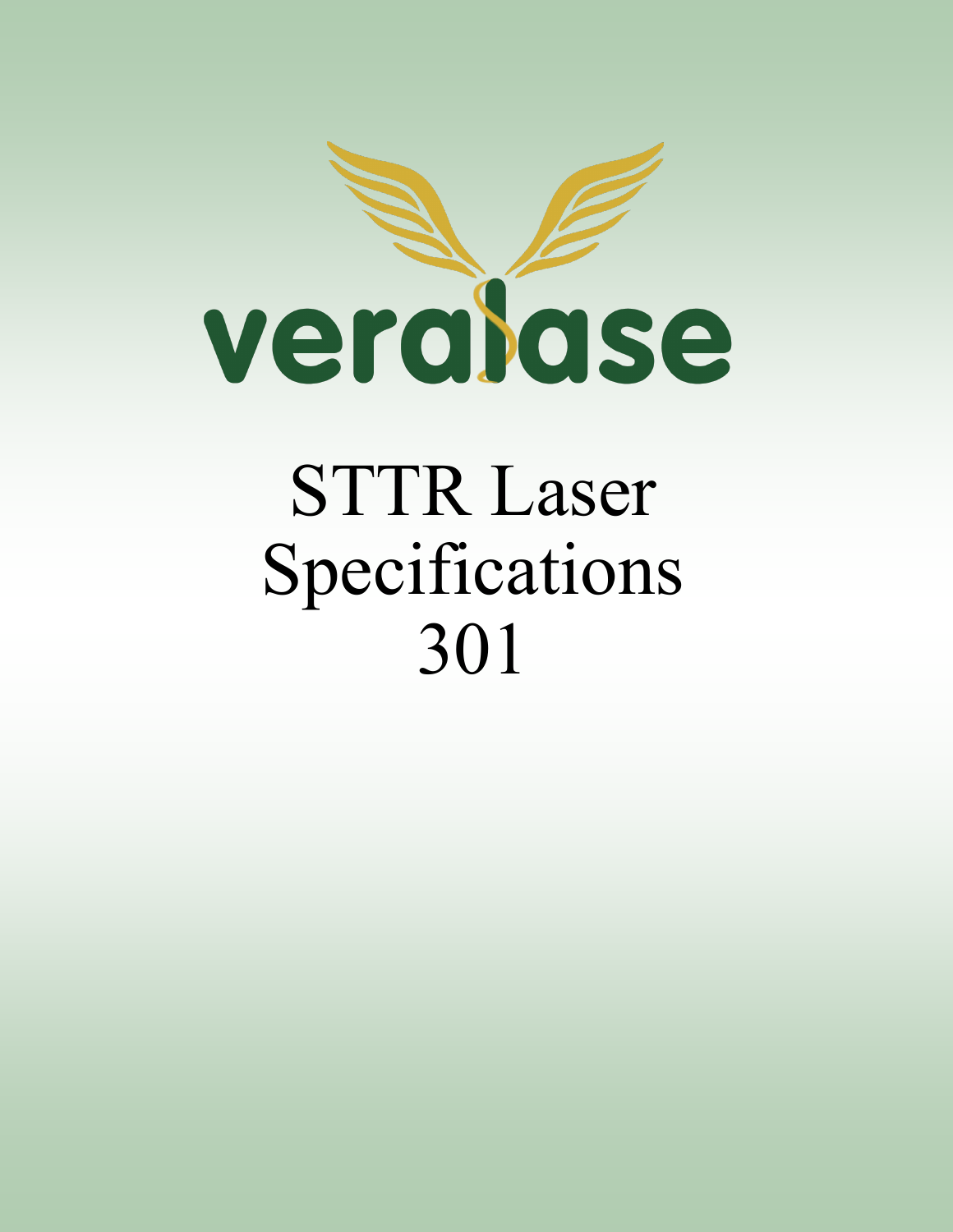## 1. System Specifications

|                                                                                                | <b>Symbol</b>        | Typical (1)          | <b>Units</b> |
|------------------------------------------------------------------------------------------------|----------------------|----------------------|--------------|
| <b>Optical</b>                                                                                 |                      |                      |              |
| <b>Output Power (CW)</b>                                                                       | P <sub>o</sub>       | $\langle 2 (@1270m)$ | Watts        |
| Wavelength (1)                                                                                 | $\lambda_c$          | 1270nm-1275nm        | nm           |
| <b>Spectral Width</b>                                                                          | Δλ                   | 10                   | nm 3dB       |
| Wavelength Temp. Coeff.                                                                        | $\Lambda_{\rm coef}$ | 0.7                  | nm/C         |
| <b>Standard Optical Output</b>                                                                 |                      | 6x6                  | mm           |
| (1) Other models are available for different wavelength, contact veralase for more information |                      |                      |              |
| <b>Electrical / Data</b>                                                                       |                      |                      |              |
| Power Adapter Input                                                                            |                      | $100 - 240$          | <b>VAC</b>   |
|                                                                                                |                      | 50-60                | Hz           |
| Power Adapter Output                                                                           |                      | 5                    | <b>VDC</b>   |
|                                                                                                |                      | 1200                 | mA           |
| Handheld Laser Input                                                                           | micro USB type C     |                      |              |
|                                                                                                |                      |                      |              |
| <b>Program Parameters</b>                                                                      |                      |                      |              |
| Current Level - Up to 5 settings (2)                                                           |                      | 0, 0.2 to $7$        | A            |
| Burst Pulse Width (2)                                                                          |                      | 0 to 32000           | ms           |
| Burst Pulse Frequency (2)                                                                      |                      | 0 to 500             | Hz           |
| Number of Pulses per Burst                                                                     |                      | 0 to 32000           |              |
| Auto-Delay Between Burst Cycles                                                                |                      | 0 to 32000           | ms           |
| (2) Programmable setpoints for each setting                                                    |                      |                      |              |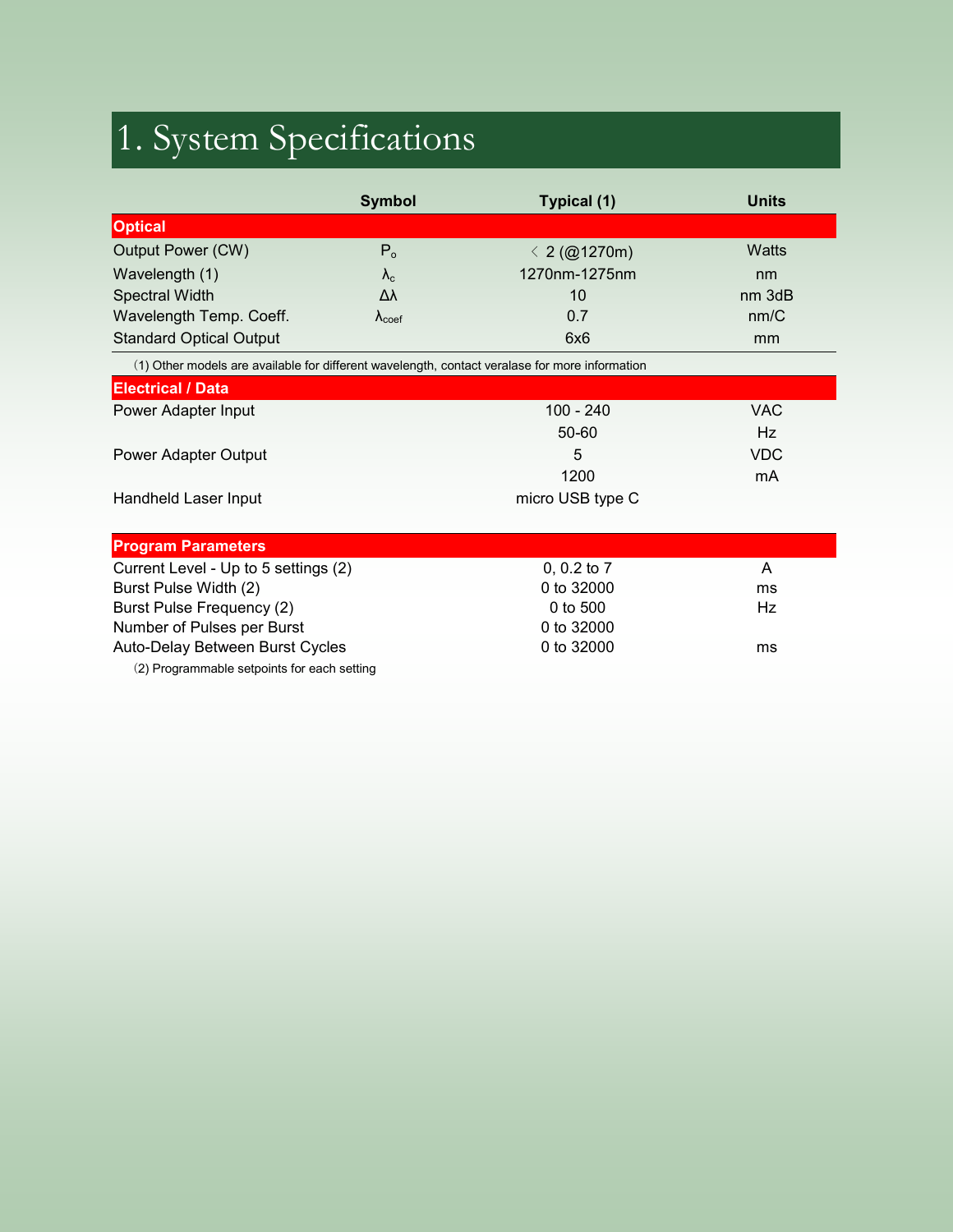## 2. Laser Specifications

|                              | <b>Min</b>              | <b>Max</b>  | <b>Units</b> |
|------------------------------|-------------------------|-------------|--------------|
| General                      |                         |             |              |
| <b>Dimensions</b>            | 71 x 44 x 23            |             | mm           |
|                              | $3 \times 1.7 \times 1$ |             | inches       |
| <b>Operating Temperature</b> | $\mathbf 0$             | 40          | C            |
| <b>Storage Temperature</b>   | $-10$                   | 60          | $\mathsf{C}$ |
| Current draw while idle      |                         | $\leq 10$   | mA           |
| Current draw while off       |                         | $\langle 2$ | mA           |
| Power on wait time           |                         | 1.5         | sec          |

| <b>CW Operation</b>  | Min | <b>Max</b> | <b>Units</b> |
|----------------------|-----|------------|--------------|
| <b>Laser Current</b> |     |            |              |
| Range                | 0   | 7,000      | mA           |
| Resolution           | 50  |            | mA           |
| Accuracy             | 50  |            | $^{+/}$ - mA |
| Noise/Ripple         |     | 175        | mA           |
| Compliance Voltage   |     | 3.3        | V            |

| $0$ to $7$  | A  |
|-------------|----|
| 0 to 32000  | ms |
| $0$ to 500  | Hz |
| 0 to 32000  |    |
| 0 to 32000  | ms |
| 1 to 160000 |    |
|             |    |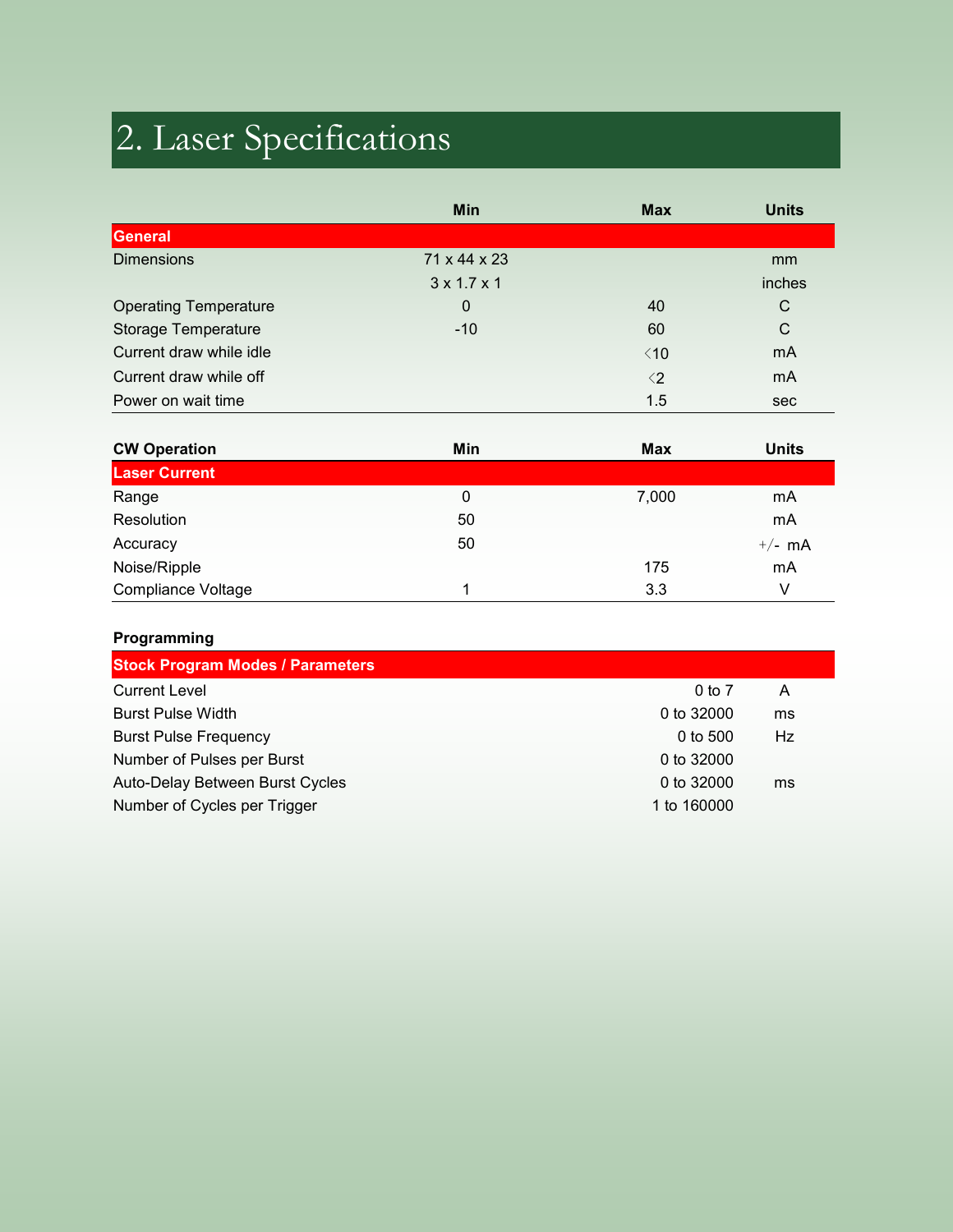#### 3. Laser Design



- Window
- Bottom housing
- Manufacturing label
- capacitive sensor
- Heater
- Veralase control board
- Gasket
- LCD
- Membrane panel
- Laser engine
- USB plug
- Charging pin